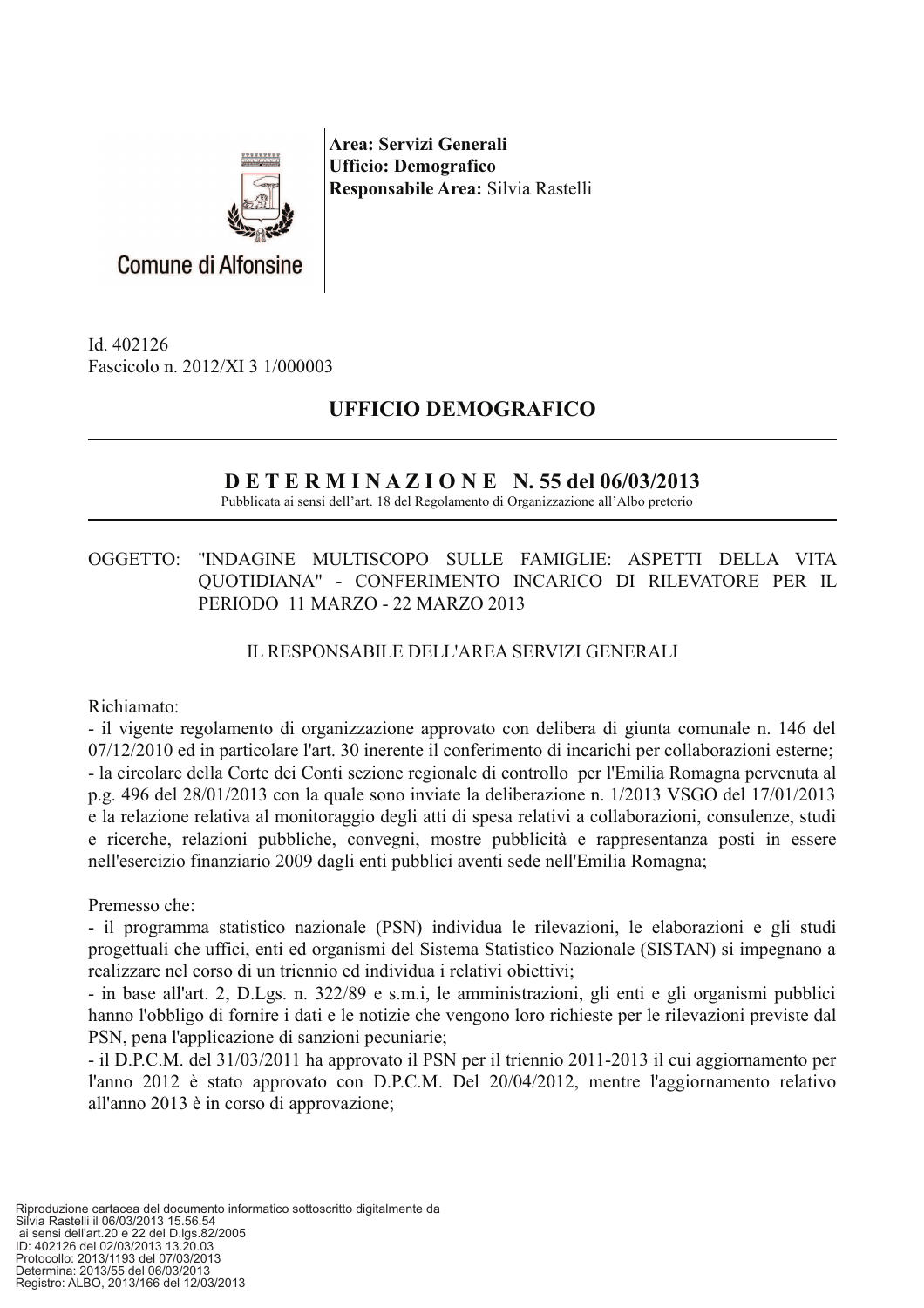- tra le principali attività del PSN sono comprese le statistiche campionarie come l'indagine multiscopo sulle famiglie: aspetti di vita quotidiana;

- per lo svolgimento delle attività di rilevazione l'ISTAT si avvale della collaborazione degli uffici comunali addetti alla statistica corrispondendo ai comuni un compenso da destinare ai rilevatori incaricati alla raccolta dati ed al comune per le attività di coordinamento ed organizzazione;

- nei compiti dell'Ufficio Demografico rientra anche la collaborazione con l'ISTAT ogni qualvolta il Comune di Alfonsine rientra a far parte del programma annuale statistico nazionale;

Premesso inoltre che l'Istituto Nazionale di Statistica con lettera del 05/12/2012, acclarata al p.g. n. 4405 18/12/2012, ha comunicato che il Comune di Alfonsine è stato selezionato quale comune campione per l'effettuazione dell'indagine "multiscopo sulle famiglie: aspetti della vita quotidiana" ed ha reso disponibili, in formato digitale, le circolari contenenti le istruzioni per lo svolgimento di detta indagine e l'aggiornamento del sistema informativo della rete di rilevazione comunale (SIRC) oltre ad aver comunicato la data della riunione di istruzione per lo svolgimento dell'indagine "Multiscopo sulle famiglie: aspetti della vita quotidiana" 11 marzo  $2013 - 22$  marzo  $2013$ , per il cui adempimento si rende necessario conferire un incarico di lavoro autonomo occasionale;

Preso atto che:

- gli ultimi decenni sono stati caratterizzati da grandi trasformazioni sociali che hanno coinvolto strati importanti della popolazione ed hanno modificato i comportamenti individuali e familiari;

- in risposta ai nuovi bisogni informativi emersi in questo contesto l'ISTAT ha dato avvio, già dal 1987, ad un sistema di indagini multiscopo sulle famiglie teso a produrre informazioni sulle traformazioni in atto:

- in particolare con l'indagine "multiscopo sulle famiglie: aspetti della vita quotidiana", effettuata a partire dal 1993, sono stati raggiunti importanti obiettivi sulla conoscenza dei comportamenti della popolazione e sulla relazione fra servizi pubblici e cittadini;

- l'indagine in oggetto contiene quesiti sulle abitudini delle persone: gli stili di vita, l'impiego del tempo libero, la partecipazione sociale e politica, le condizioni di salute, l'uso di Internet, del Personale Computer e quesiti relativi alla soddisfazione dei cittadini sul funzionamento dei servizi pubblici e alla soddisfazione per i diversi aspetti della vita quotidiana;

Richiamati i punti 7 ed 8 della circolare ISTAT N. 39/2013 che trattano dell'individuazione dei rilevatori e dell'assegnazione dei carichi di lavoro e consegna dei materiali di rilevazione, dando atto che l'indagine prevede un numero di famiglie da intervistare pari a 23 che possono essere assegnate, in deroga al punto 8 della citata circolare, ad un unico rilevatore previo accordo con la sede territoriale ISTAT:

Visto il calendario degli adempimenti come riportato al punto 16 della circolare ISTAT n. 39/2012;

Dato atto che l'ISTAT stesso provvederà a corrispondere al rilevatore, tramite il Comune, quanto stabilito nella citata Circ. n. 39/2012 dando atto che sulla base dei compensi unitari definiti al punto 13 (contributo spese) della circolare medesima è stabilito che al Comune di Alfonsine spetta un contributo massimo pari ad  $\epsilon$  989,00, corrispondente alla piena e completa effettuazione di tutte le attività previste; tale contributo non è comprensivo del rimborso spese forfetario di  $\epsilon$  18.08 da corrispondere a ciascun partecipante alle riunioni di istruzione che non opera nella sede dove le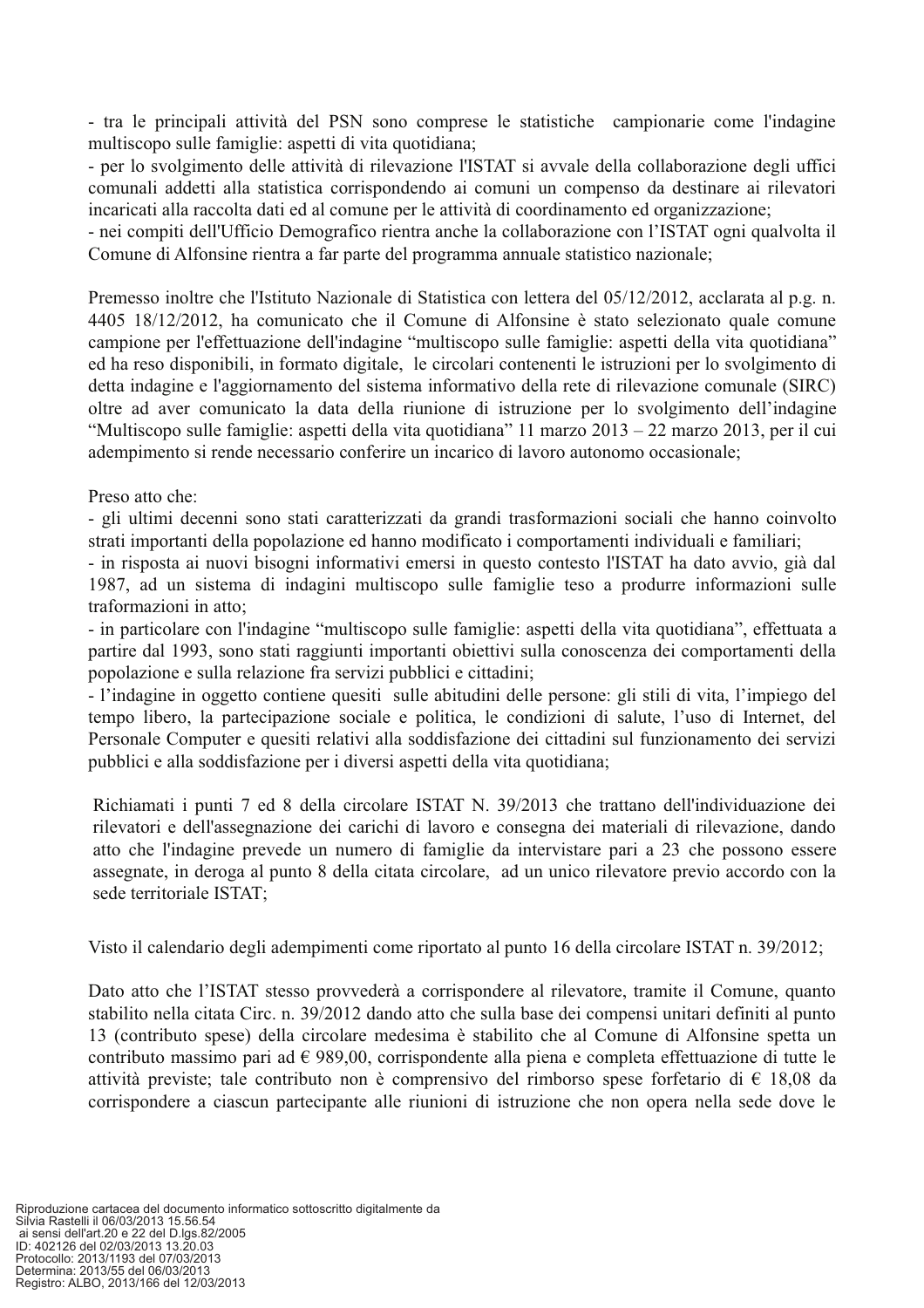riunioni stesse verranno svolte ed in ogni caso il Comune riceverà il contributo corrispondente all'effettivo lavoro svolto:

Verificato che:

- ai rilevatori viene corrisposto un compenso lordo commisurato al numero ed al tipo dei questionari di rilevazione riconosciuti regolari, secondo quanto stabilito nel punto 13. Contributo spese della circolare n.  $39/2013$ :

- gli importi sono da intendersi al lordo delle trattenute di legge e devono essere decurtati – quando previsti – della quota relativa agli oneri fiscali e contributivi a carico dell'Ente;

Accertata l'impossibilità oggettiva di utilizzare le risorse umane disponibili nel Comune di Alfonsine in quanto la rilevazione richiede che il personale addetto si rechi presso la residenza delle famiglie estratte per svolgere l'intervista e ciò comporterebbe, durante la giornata lavorativa, l'assenza del personale la luogo di lavoro;

Dato atto che:

- si tratta di prestazione temporanea della durata di 12 giorni dall'11 marzo al 22 marzo 2013 ed altamente qualificata, che dovrà essere svolta secondo il dettato della circolare ISTAT 39/2013;

- l'individuazione del rilevatore, come da circolare Istat n. 40/2013 dovrà essere effettuata, nel rispetto della normativa vigente, tra le persone che offrano il massimo affidamento sia in ordine alla loro preparazione professionale, sia alla loro capacità di instaurare con le famiglie campione rapporti di fiducia che garantiscano la collaborazione degli intervistati tenendo opportunamente conto della disponibilità a collaborare e della serietà dimostrata nelle precedenti occasioni di lavoro per lo svolgimento di indagini Istat;

- la prestazione è senza oneri diretti a carico del bilancio comunale in quanto l'ISTAT eroga al Comune un contributo per compensare parte degli oneri finanziari che l'amministrazione comunale sostiene per le operazioni di coordinamento e organizzazione dell'indagine e per quelle di stretta competenza della struttura che assolve le funzioni di Ufficio Statistica;

Ritenuto opportuno affidare l'incarico mediante contratto di lavoro autonomo di natura occasionale il cui compenso, erogato dal Comune previa riscossione del contributo ISTAT, è, onnicomprensivo di qualsiasi onere a carico del datore di lavoro e del soggetto incaricato (IRAP, ritenuta d'acconto I.R.PE.F. ed eventuale contributo INPS);

Vista la normativa in materia di affidamento di incarichi di collaborazione autonoma ed in particolare l'art. 7, commi 6, 6-bis, 6 ter e 6 quater del D.Lgs. n. 165/2001 e s.m.i;

Vista la legge n. 244/2007, legge finanziaria 2008 ed in particolare l'art. 3, commi 18, da 54 a 57 e da 76 a 77:

Dato atto che:

- l'incarico di cui al presente provvedimento non rientra nel programma degli incarichi di collaborazione in quanto trattasi di attività istituzionale stabilita dalla D.L. 78/2010 convertito in Legge n. 122 del 30/07/2010, art. 50;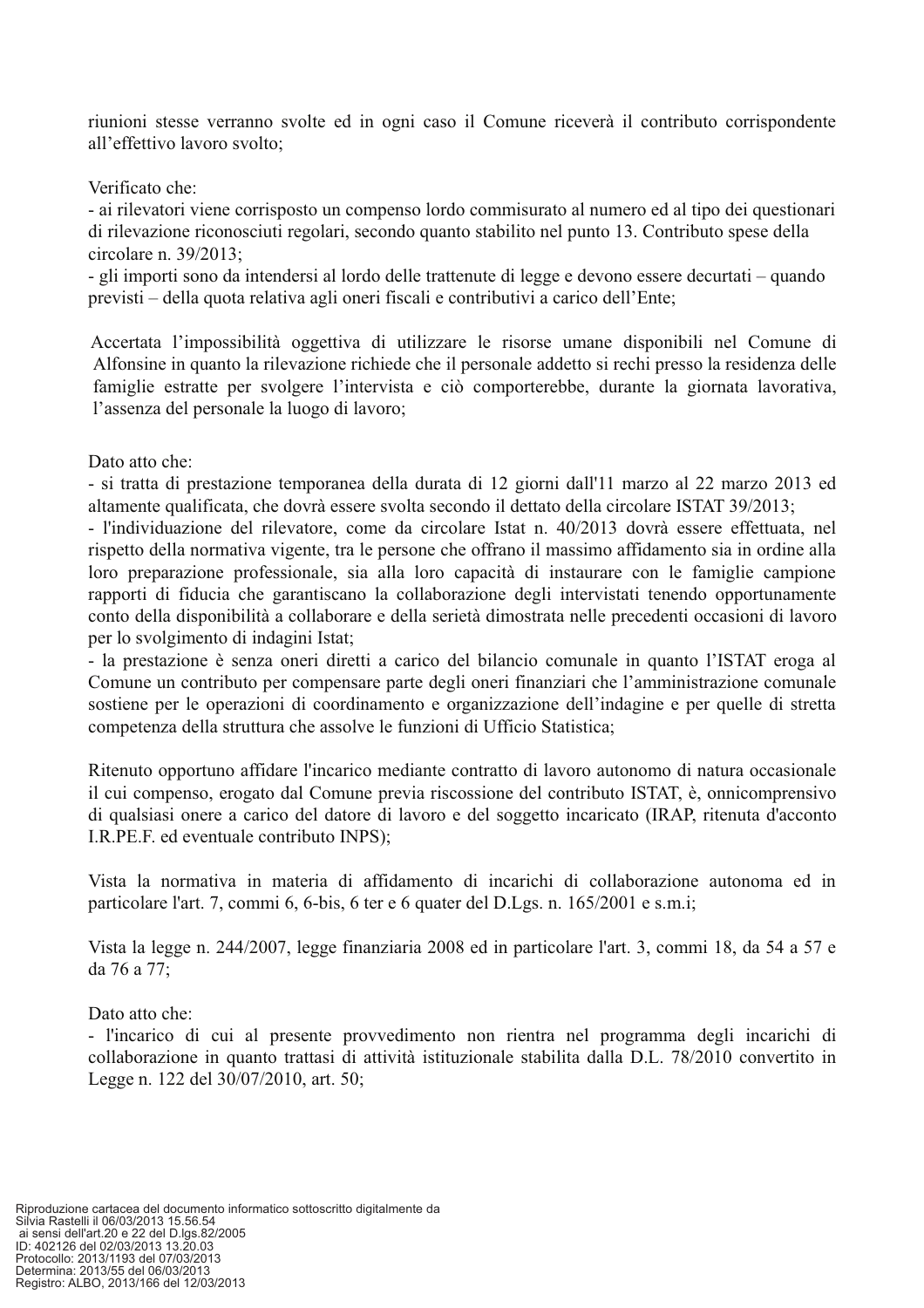- la spesa relativa agli incarichi esterni non soggiace al limite imposto dall'art. 6, comma 7, del D.L. 78/2010 convertito con modifiche in Legge n. 122/2010 in quanto trattasi di attività istituzionale;

Preso atto che si prescinde dal requisito della comprovata specializzazione universitaria trattandosi di stipula di contratto di prestazione di lavoro autonomo occasionale per l'attività di rilevatore ISTAT per la quale l'ISTAT ha dettato con circolare n. 40/2012 tra i requisiti minimi il diploma di scuola media superiore o titolo di studio equiparato:

Accertata la maturata esperienza, della Sig.ra Rossi Antonella, comprovata dal curriculum presentato in occasione della partecipazione alla selezione per l'attribuzione dell'incarico di rilevatore censuario per conto dell'ISTAT e dai diversi incarichi di rilevatore per indagini statistiche affidati dal Comune di Alfonsine nel corso dei quali ha dimostrato il massimo affidamento sia in ordine alla preparazione professionale, sia alla capacità di instaurare con le famiglie campione rapporti di fiducia, sia alla disponibilità a collaborare oltre che serietà professionale;

Dato atto che:

- la sig.ra Rossi Antonella ha dichiarato di essere disponibile ad ulteriori incarichi collaborativi per attività statistiche;

- la sig.ra Rossi Antonella è iscritta al Sistema informativo della rete di rilevazione comunale (SIRC)dall'anno 2000:

Ritenuto, per lo svolgimento dell'indagine statistica "Multiscopo sulle famiglie: aspetti della vita quotidiana", di affidare l'incarico operativo alla Sig.ra Antonella Rossi, dando atto che per quanto riguarda il Comune le funzioni inerenti all'indagine in oggetto saranno organizzate e coordinate dal Responsabile dell'Ufficio Demografico Lia Rossi, Istruttore Direttivo Amministrativo, dando atto che il parere di regolarità tecnica e di regolarità contabile di cui all'art. 147 bis (primo periodo del primo comma) D.Lgs. n. 267/2000 introdotto dal D.L. 174/2012 sono racchiusi, in via transitoria, rispettivamente nella firma del responsabile dell'area in calce al provvedimento e nel visto del responsabile del Settore Ragioneria Servizio U.T. Alfonsine (secondo periodo primo comma), nelle more della revisione degli iter digitali;;

Visto lo Statuto del Comune di Alfonsine;

Visto il Regolamento di organizzazione del Comune di Alfonsine, approvato con delibera di G.C. n. 146 del 07/12/2010, in particolare l'art. 30;

Visto il Regolamento comunale per la disciplina dei contratti approvato con delibera C.C. 79 del 29/11/2010, modificato con delibera C.C. 63 del 18/12/2012:

Visti gli artt. 7 e 53, D.Lgs. n. 165/2001 e successive modifiche ed integrazioni;

Visti gli artt. 107, 147-bis, 163, 164, 168, 183 e 191 D.Lgs. n. 267/00 e successive modifiche e integrazioni;

Visto il D.P.R. 633/72 e successive modifiche ed integrazioni;

Visto il D.P.R (T.U.I.R.) 917/1986, ed in particolare l'art. 67 lett. 1), modificato dal D.Lgs. n. 344/2003, in vigore dall'1.1.2004;

Visto l'art. 2, comma 26, Legge 335/1995 e successive modifiche ed integrazioni;

Visto il D.Lgs. n. 276/2003;

Visti gli artt. da 2222 a 2228 e seguenti del codice civile;

Vista la circolare Ministero del Lavoro n. 1 dell'8.1.2004;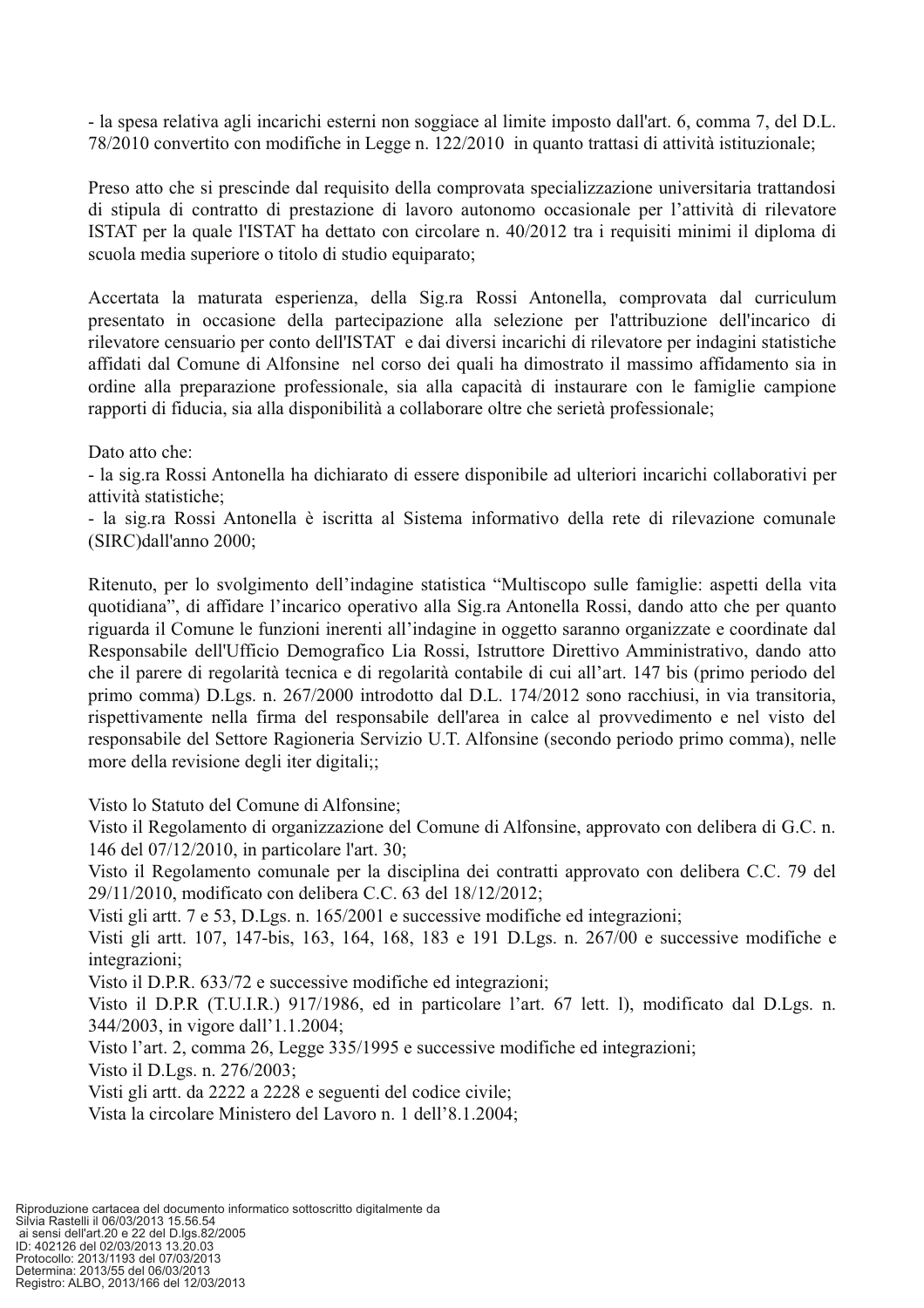Vista la circolare I.N.P.S. 22 gennaio 2004 n. 9;

Vista la circolare I.N.P.S. 6 luglio 2004 n. 103;

Vista la Legge n. 311/2004:

Vista la legge 266/2005 - Finanziaria 2006, art. 1, comma 173;

Vista la lettera circolare Corte dei Conti del 15 marzo 2005:

Vista la direttiva Presidente del Consiglio dei Ministri 6 giugno 2006:

Visto il D.L. n. 223/2006 convertito con modifiche dalla L. n. 248/2006:

Vista la circolare Dipartimento della Funzione Pubblica n. 4 del 15.7.2004;

Vista la circolare Dipartimento della Funzione Pubblica n. 3 del 2.5.2006;

Vista la circolare n. 5 del 21.12.2006 del Dipartimento della Funzione Pubblica ufficio per il personale della pubbliche amministrazioni;

Vista la direttiva del Consiglio dei Ministri Dipartimento della funzione pubblica n. 1 dell'1.2.2007; Vista la direttiva del Consiglio dei Ministri Dipartimento della funzione pubblica n. 3 del 22.2.2007

Vista la delibera n. 4/AUT/2006 della sezione delle autonomie della Corte dei Conti del 17.2.2006;

Vista la delibera n. 6/CONTR/05 della Corte dei Conti adunanza a sezioni riunite del 15.2.2005; Vista la circolare Presidenza del Consiglio dei ministri n. 2 dell'11 marzo 2008;

Visto l'art. 3, commi 18, 54 e seguenti e 76 Legge 24.12.2007 n. 244 come modificati dagli artt. 46 e seguenti del D.L. 112/2008 convertito in L. 133/2008;

Vista la Nota Circolare Presidenza del Consiglio dei Ministri Dipartimento della Funzione Pubblica Ufficio Personale Pubbliche Amministrazioni UPPA n. 01/2008;

Vista la circolare 30 aprile 2008 n. 6/2008 della Presidenza del Consiglio dei ministri dipartimento della funzione pubblica;

Visto l'art. 9, comma 1, lett. a), punto 2, del D.L. n. 78/2009 convertito con modificazioni nella Legge n. 102 del 03/08/2009, che introduce l'obbligo, a carico dei funzionari che adottano provvedimenti che comportano impegni di spesa, di accertare preventivamente che il programma dei conseguenti pagamenti sia compatibile con i relativi stanziamenti di bilancio e con le regole di finanza pubblica;

Attesa la necessità di acquisire il visto di regolarità contabile attestante la copertura finanziaria espresso dal Responsabile del Servizio U.T. Alfonsine dell'Area Servizi Finanziari, Settore Ragioneria dell'Unione dei comuni della Bassa Romagna, ai sensi e per gli effetti dell'art. 151, comma 4, del D.Lgs. n. 267/2000;

## **DETERMINA**

- 1. di conferire l'incarico di rilevatore, per l'Indagine "Multiscopo sulle famiglie: aspetti della vita quotidiana" alla Sig.ra Rossi Antonella nata ad Alfonsine (Ra) il 12.08.1959, residente in Alfonsine Via Reale Lavezzola n. 35 - CF. RSS NNL 59M52A191L;
- 2. di dare atto che per il Comune di Alfonsine le funzioni inerenti il coordinamento e l'organizzazione dell'indagine sono svolte dal Responsabile dell'Ufficio Demografico, Lia Rossi, Istruttore Direttivo Amministrativo;
- 3. di prendere atto che il contributo spese massimo che sarà erogato dall'Istat è pari ad  $\epsilon$ 989,00 corrispondente alla piena effettuazione di tutte le attività previste e non comprensivo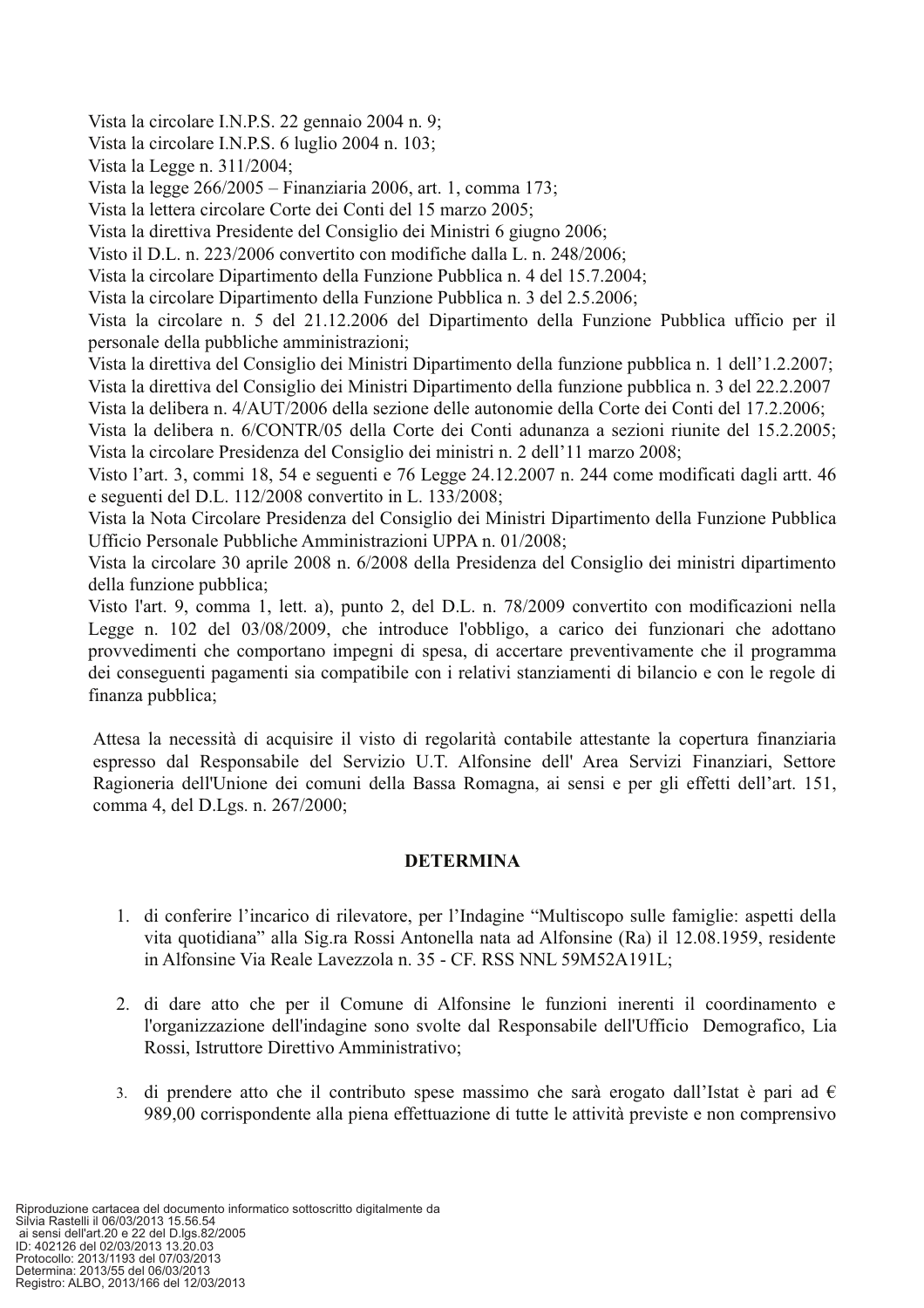del rimborso spese forfetario di  $\epsilon$  18,08 da corrispondere a ciascun partecipante alle riunioni di istruzione che non opera nella sede dove le riunioni stesse verranno svolte e sottoposto alla condizione che il Comune riceverà il contributo corrispondente all'effettivo lavoro svolto:

- 4. di dare atto che il compenso, erogato dal Comune di Alfonsine previa riscossione del contributo ISTAT, è, onnicomprensivo di qualsiasi onere a carico sia del datore di lavoro che del soggetto incaricato (quali I.R.A.P., ritenuta d'acconto I.R.PE.F. Ed evenuale contributo  $I.N.P.S.$ );
- 5. di impegnare la spesa di  $\epsilon$  1.025,16 al bilancio di previsione 2013, in corso di predisposizione iscrivendo contemporaneamente accertamento di pari importo, in quanto la spesa è a carico dell'ISTAT dando atto che la cifra massima spettante al rilevatore è pari ad  $\epsilon$ 938,08 mentre la cifra massima spettante al coordinatore è pari ad  $\epsilon$  87,08;
- 6. di dare atto che:

- con successivo e separato atto sarà liquidato l'effettivo compenso spettante al rilevatore ed al dipendente del Comune svolgente funzioni di coordinatore responsabile delle operazioni;

- al rilevatore sarà corrisposto un compenso lordo commisurato al numero ed al tipo dei questionari di rilevazione riconosciuti regolari, secondo quanto stabilito nel punto 13. Contributo spese della circolare n.  $39/2013$ :

- gli importi sono da intendersi al lordo delle trattenute di legge e devono essere decurtati – quando previsti – della quota relativa agli oneri fiscali e contributivi a carico dell'Ente;

7. di dare atto che:

- la spesa del personale impiegato da questo ente nelle operazioni di rilevazione non concorre ai fini del rispetto del vincolo di contenimento delle spese di personale;

- il presente provvedimento sarà pubblicato nel sito WEB del Comune di Alfonsine ai sensi dell'art. 3, comma 54 Legge n. 244/2007;

- il presente provvedimento sarà pubblicato all'Albo Pretorio on line per 15 giorni consecutivi e nel sito web del Comune di Alfonsine sezione Trasparenza, Valutazione e merito ai sensi dell'art. 18 D.L. 18/2012 convertito in Legge n. 134/2012;

- non ricorrendone i presupposti, il presente provvedimento non sarà inviato alla sezione regionale della Corte dei Conti in base a quanto disposto dall'art. 1, comma 173, legge n. 266/2005 e dalla delibera della Corte dei Conti n. 4/AUT/2006;

- il presente incarico sarà trasmesso al Dipartimento Funzione Pubblica ai sensi dell'art. 53, comma 14, D.Lgs. n. 165/2001, al fine della verifica dell'applicazione delle norme di cui all'art. 1, commi 123 e 127, della legge n. 662/1996, come modificato dall'art. 3, comma 54 della legge n. 244/2007 e circolare Dipartimento Funzione Pubblica del 28/12/2006 Circolare sui CO.CO.CO e gli incarichi esterni in merito agli adempimenti in essa previsti compresi gli obblighi di pubblicità, le amministrazioni pubbliche sono tenute a comunicare al Dipartimento della funzione pubblica;

- si procede alla stipula, nella forma di scrittura privata, ai sensi dell'art. 73, comma 5, del vigente regolamento comunale dei contratti, del contratto per prestazione di lavoro autonomo occasionale il cui schema si allega al presente atto quale parte integrante e sostanziale ad ogni effetto di legge;